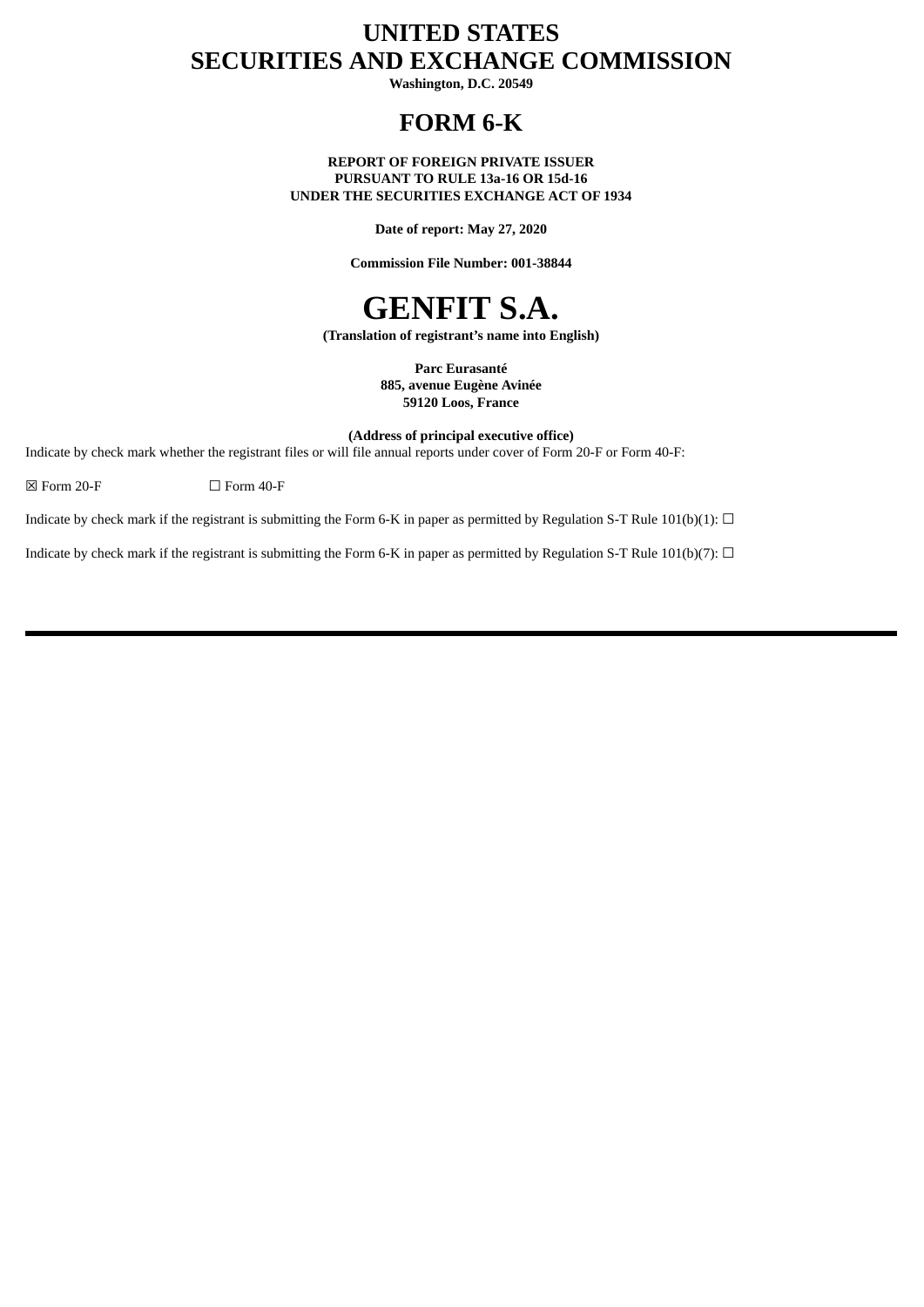[99.1](#page-3-0) Press [Release](#page-3-0) dated May 27, 2020.

**Exhibit Description**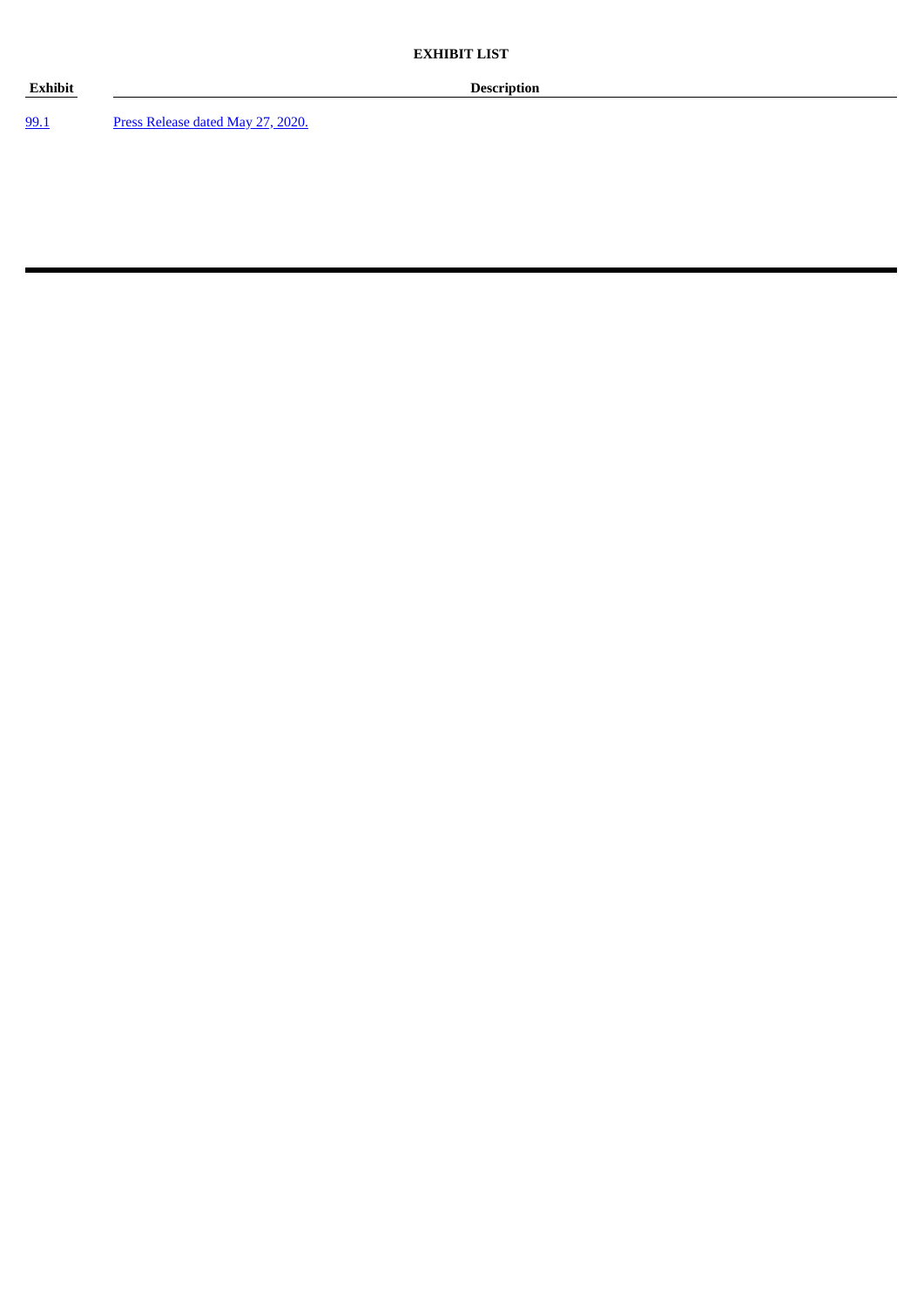#### **SIGNATURES**

Pursuant to the requirements of the Securities Exchange Act of 1934, the registrant has duly caused this report to be signed on its behalf by the undersigned, thereunto duly authorized.

#### **GENFIT S.A.**

Date: May 27, 2020 **By:** *S/ Pascal PRIGENT* 

Name: Pascal PRIGENT Title: Chief Executive Officer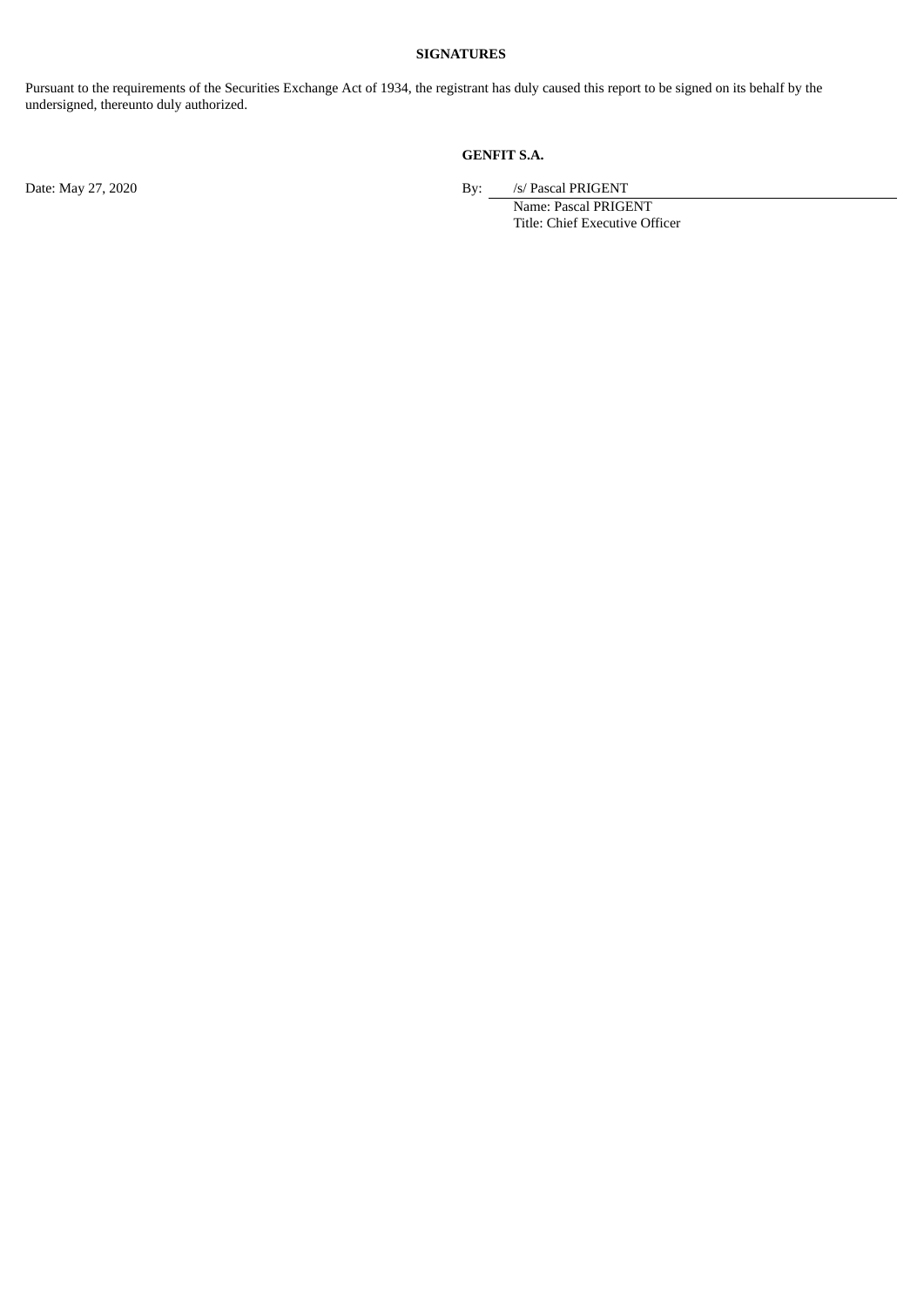<span id="page-3-0"></span>

### **GENFIT: Publication of the 2019 Universal Registration Document and the 2019 Annual Report on Form 20-F**

**Lille (France), Cambridge (Massachusetts, United States), May 27, 2020** – GENFIT (Euronext: GNFT - ISIN: FR0004163111), a late-stage biopharmaceutical company dedicated to improving the lives of patients with metabolic and liver diseases, today announced the filing of its 2019 Universal Registration Document with the *Autorité des marchés financiers* (AMF) and its Annual Report on Form 20-F for the year ended December 31, 2019 with the U.S. Securities and Exchange Commission (SEC).

These annual reports are available to the public free of charge in accordance with applicable regulations and may be viewed at and downloaded from GENFIT's website at https://ir.genfit.com/. The 2019 Registration Document is also available on the AMF's website: www.amf-france.org and the Annual Report on Form 20-F is available on the website of the SEC (www.sec.gov).

GENFIT's 2019 Universal Registration Document includes, in particular, the annual financial report, the annual Board of Directors' management report, the Board of Directors' report on corporate governance, the Statutory Auditors' reports on the annual and consolidated financial statements and relatedparty agreements and the table summarizing the fees paid to the Statutory Auditors.

As a result of staffing constraints, remote work transitions, mobilization of our finance, legal and clinical teams normally involved in the drafting of our annual reports on key business continuity efforts and coordination of the Company's response to the COVID-19 pandemic, and reliance on certain thirdparties to assist us in the production of the annual reports who were also impacted by COVID-19, the publication of our annual reports was delayed, as previously disclosed in our press release on April 29, 2020.

#### **ABOUT GENFIT**

GENFIT is a late-stage biopharmaceutical company dedicated to the discovery and development of innovative therapeutic and diagnostic solutions in metabolic and liver related diseases where there are considerable unmet medical needs, corresponding to a lack of approved treatments. GENFIT is a leader in the field of nuclear receptor-based drug discovery, with a rich history and strong scientific heritage spanning more than two decades. Its most advanced drug candidate, elafibranor, is currently being evaluated in a pivotal Phase 3 clinical trial ("RESOLVE-IT") as a potential treatment for NASH and GENFIT plans to initiate a Phase 3 clinical trial of elafibranor in patients with PBC. As part of GENFIT's comprehensive approach to clinical management of patients with NASH, the Company is also developing a new, non-invasive blood-based diagnostic test, NIS4™, which, if approved, could enable easier identification of patients with NASH. With facilities in Lille and Paris, France, and Cambridge, MA, USA, the Company has approximately 200 employees. GENFIT is a publicly traded company listed on the Nasdaq Global Select Market and on compartment B of Euronext's regulated market in Paris (Nasdaq and Euronext: GNFT). www.genfit.com

**GENFIT** | 885 Avenue Eugène Avinée, 59120 Loos - FRANCE | +333 2016 4000 | www.genfit.com 1